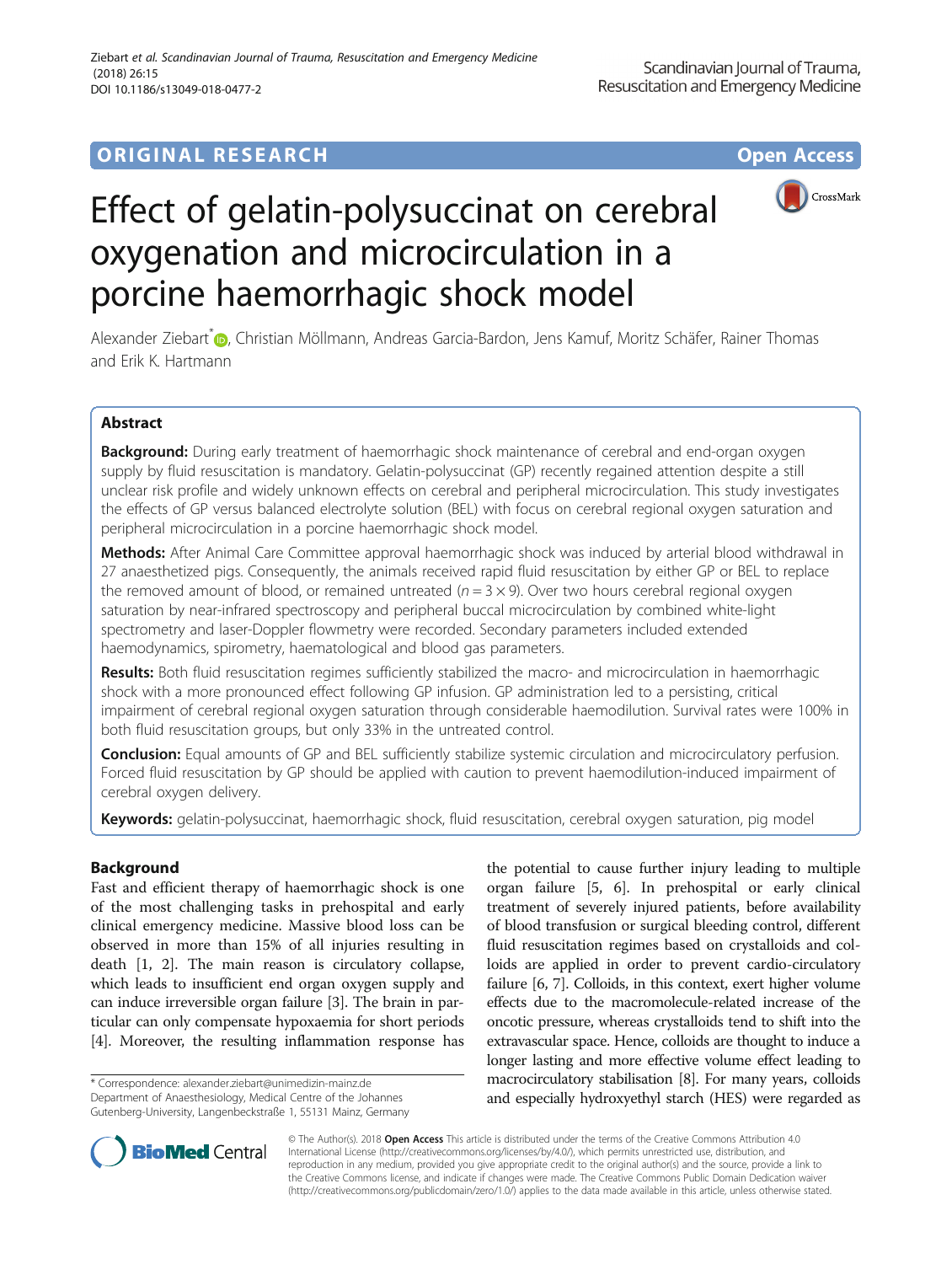standard treatment in various shock conditions induced by relative or absolute hypovolaemia. Recently several studies questioned the safety and benefit of HES in critically ill and especially septic patients [[9](#page-9-0)–[11](#page-9-0)]. Negative side effects include renal failure with higher rates of renal replacement therapy and mortality [\[12](#page-9-0)–[14\]](#page-9-0). Other studies contradict these results, describe benefits for the patients and refuse the increase in mortality rates [\[14, 15](#page-9-0)]. Nevertheless, this led to a negative risk assessment by the European Medicines Agency, and resulted in permission to use HES being temporarily revoked. Consequently, the use of HES products was prohibited in patients suffering from systemic sepsis or severe burn injury. Recent guidelines on perioperative fluid management re-approved the use of different colloidal solutions for acute hypovolaemia without detecting clear evidence for any particular substance outside the upper mentioned limitations [\[6\]](#page-9-0). Gelatinpolysuccinat (GP) is a relatively old and well-known colloid that consists of gelatin polypeptides derived from bovine collagen. For years GP was only regarded as a secondary option for treatment of hypovolaemic shock behind modern HES solutions, which might be explained by the highest rates of anaphylactic reactions among all colloids through GP with an incidence of 0.05–0.1% [\[16, 17](#page-9-0)]. While the haemodynamic effects are comparable between both solutions, only the intravascular persistence of GP seems to be shorter [\[18, 19\]](#page-9-0). Despite regaining focus for treatment of acute hypovolaemia during the aforementioned controversy, the number of studies, which investigate the disadvantages and advantages of GP in distinct clinical scenarios are limited [\[20](#page-9-0)–[23](#page-9-0)]. Urgent re-establishment of adequate microcirculatory, end organ and especially cerebral oxygen supply represent the cornerstones in acute hypovolaemia or haemorrhagic shock. Therefore, we hypothesized that GP stabilizes the cerebral oxygenation measured by near-infrared spectroscopy-derived cerebral regional oxygen saturation ( $crSO<sub>2</sub>$ ) more sufficiently than common balanced electrolyte solution (BEL) in a porcine model of haemorrhagic shock by high-volume blood withdrawal. Secondary outcome parameters include assessment of the peripheral microcirculation and extended cardio-circulatory monitoring.

#### Methods

## Anaesthesia and instrumentation

The study was conducted after approval of the State and Institutional Animal Care Committee (Landesuntersuchungsamt Rheinland-Pfalz, Koblenz, Germany; Chairperson: Dr. Silvia Eisch-Wolf; reference number: 23,177–07/G 14–1-084; 02.02.2015) from 02/2015–11/2015 and in accordance with the ARRIVE guidelines. 27 juvenile, male pigs (Sus scrofa domestica; mean weight  $29 \pm 1$  kg; age: two months) were included in a prospective study: each nine animals received fluid resuscitation by means of either GP or BEL, respectively. Nine animals remained untreated (control group; no fluid resuscitation).

To minimize stress, the animals stayed in their known environment for as long as possible. A local breeder maintained their overall condition. After intramuscular injection of ketamine (8 mg kg<sup>-1</sup>) and midazolam (0.2 mg kg<sup>-1</sup>) the sedated animals were delivered to the laboratory. After being placed in the supine position, fentanyl  $(4 \mu g kg^{-1})$  and propofol (4 mg kg<sup>−</sup> <sup>1</sup> ) were injected intravenously to induce general anaesthesia. Throughout the entire experiment, anaesthesia was maintained by continuous infusion of fentanyl  $(0.1-0.2 \text{ mg h})$ ) and propofol  $(8-12 \text{ mg kg}^{-1} \text{ h}^{-1})$ . A single dose of atracurium (0.5 mg kg<sup>-1</sup>) was administered to facilitate endotracheal intubation. The animals were ventilated in volumecontrolled mode (AVEA, CareFusion, USA): tidal volume 8 ml kg<sup>-1</sup>, positive end-expiratory pressure of 5 cmH<sub>2</sub>O, fraction of inspired oxygen of 0.4, inspiration to expiration ratio 1:2, and variable respiration rate to achieve an end-tidal  $CO<sub>2</sub>$ < 6 kPa. With ultrasound guidance, four femoral vascular catheters were placed as follows: central venous line (drug administration, left femoral vein); pulse contour cardiac output system (PiCCO, Pulsion Medical Systems, Germany, right femoral artery); arterial line (blood withdrawal for shock model, left femoral artery); and large-bore venous introducer (fluid resuscitation, right femoral vein). Thereby we ensured to place the PiCCO and the central venous line for thermodilution-related cold saline application into different sides. Haemodynamic and spirometric parameters were permanently measured and recorded (S5, GE Healthcare, USA) Single-indicator transpulmonary thermodilution technique was used to measure cardiac output, global enddiastolic volume and extravascular lung water. Tables [1](#page-2-0) and [2](#page-4-0) summarize all investigated cardiorespiratory parameters.

## Monitoring of cerebral oxygen saturation and peripheral microcirculation

We measured  $crSO<sub>2</sub>$  with self-adherent near infrared spectroscopy sensors (SAFB-SM, Adult Soma Sensor, Covidien, USA) in real time, which were attached at the left and right forehead. These values were updated in fivesecond intervals by an INVOS™ 5100C Cerebral/Somatic Oximeter (Somanetics Corporation, USA), which calculates contributions from arterial and venous blood in a 1:3 ratio. This is a clinically established device for evaluation of  $crSO<sub>2</sub>$ and used for extended cerebral monitoring particularly during cardiac and major vascular surgery [\[24](#page-9-0)–[26](#page-9-0)]. Furthermore, the device may have a prognostic value in patients suffering from haemorrhagic shock [\[27, 28\]](#page-9-0).

The  $O_2C$ -device (LEA Medizintechnik GmbH, Germany) was used to evaluate local tissue oxygenation and microcirculatory perfusion by combining two separate approaches: laser-Doppler technique and the white-light-spectroscopy. Near infrared laser light and visible white light are emitted and detected. The laser-Doppler measures the Doppler-shift of the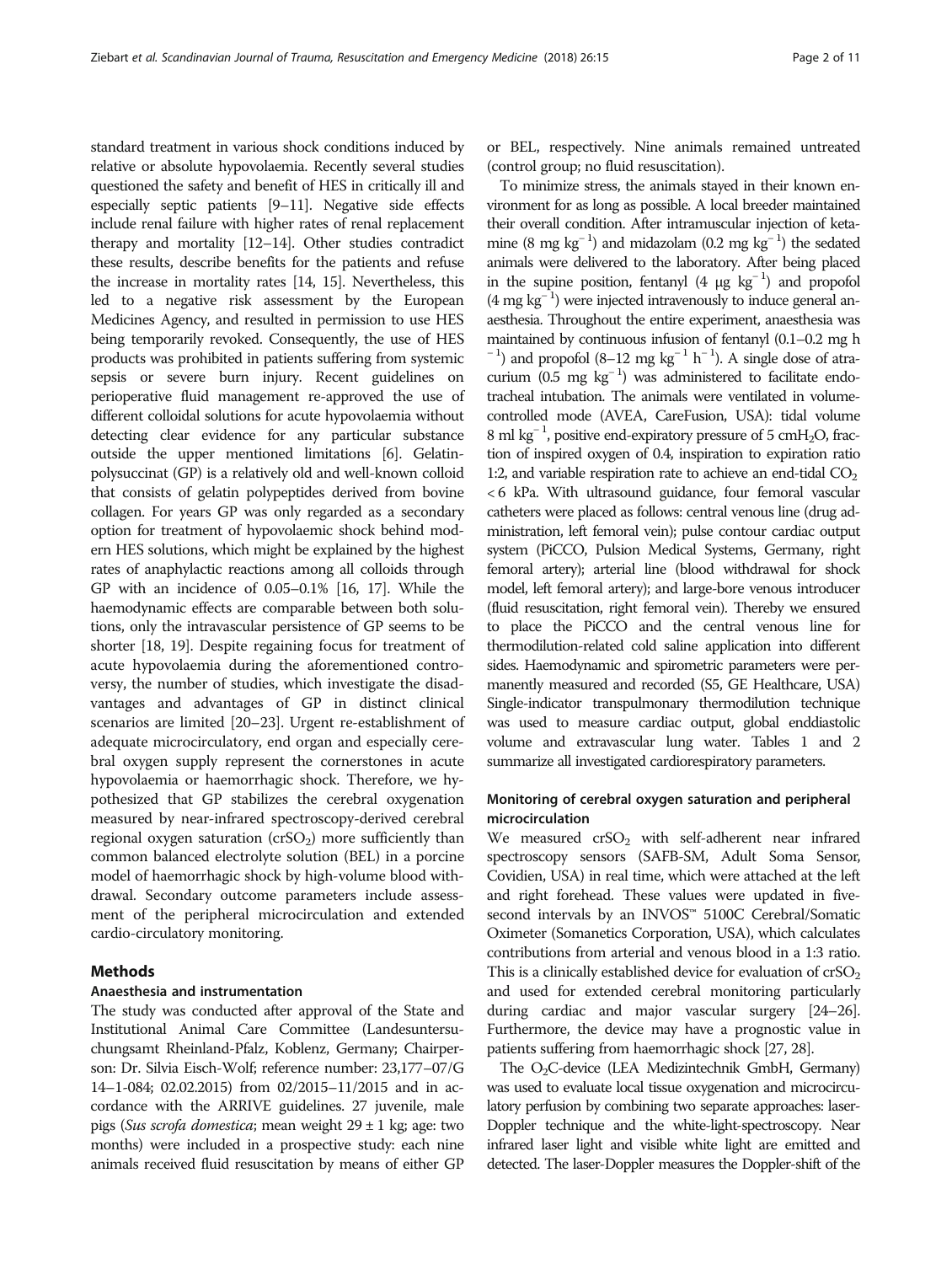| Parameter<br>Mean (SD)             |               | <b>BLH</b>  | Shock             | 0 <sub>h</sub>             | 1 <sub>h</sub>           | 2 <sub>h</sub>             |
|------------------------------------|---------------|-------------|-------------------|----------------------------|--------------------------|----------------------------|
| number of animals                  | GP            | 9           | 9                 | 9                          | 9                        | 9                          |
|                                    | <b>BEL</b>    | 9           | 9                 | 9                          | 9                        | 9                          |
|                                    | Control       | 9           | 3                 | 3                          | 3                        | $\mathbf{3}$               |
| [mmHg]                             | GP            | 73 (12)     | 34 (18)*          | 86 $(12)*{\#}^2$           | 78 $(15)$ # <sup>2</sup> | 74 (15)                    |
|                                    | <b>BEL</b>    | 72 (9)      | $27(3)$ *         | 84 (10)*#3                 | 68 (10)                  | 65 (8) 2                   |
|                                    | Control       | 66 (12)     | $31(3)*$          | 48 (6)* $#^{2,3}$          | 58 $(12)$ # <sup>1</sup> | 61 (11)                    |
| <b>HR</b><br>$[min^{-1}]$          | GP            | 70 (16)     | $101(37)*$        | $108(29)*{\#}^2$           | 103 $(41)*{\#}^2$        | 97 (39) $*$ # <sup>2</sup> |
|                                    | <b>BEL</b>    | 77 (28)     | $143(60)*$        | $102 (34)*{\#}^3$          | $109(46)*{\#}^3$         | $120(51)*$                 |
|                                    | Control       | 80 (8)      | $151(36)^*$       | 170 (38)* $#^{2,3}$        | 172 $(60)*{\#}^{2,3}$    | 172 $(68)*{\#}^2$          |
| CO<br>$[%]$                        | GP            | 100         | 60 (20)*          | 178 $(34)*{\#}^{1,2}$      | $155 (19)*{\#}^{1,2}$    | 136 $(22)*#^{1,2}$         |
|                                    | <b>BEL</b>    | 100         | $57(13)*$         | 130 $(22)*#^{1,3}$         | $105(16)$ # <sup>1</sup> | 105(14) <sup>1</sup>       |
|                                    | Control       | 100         | 59 (21)*          | 81 $(24)$ # <sup>2,3</sup> | 84 $(31)$ # <sup>2</sup> | 90 $(25)$ # <sup>2</sup>   |
| <b>EVLWI</b><br>$[%] \label{eq:3}$ | GP            | 100         | 97 (18)           | 100(21)                    | 101 (17)                 | 95 (12)                    |
|                                    | <b>BEL</b>    | 100         | 103(11)           | 98 (9)                     | 97 (16)                  | 98 (18)                    |
|                                    | Control       | 100         | 108 (34)          | 90 (10)                    | 81 (9)                   | 84 (14)                    |
| <b>GEDI</b><br>[%]                 | $\mathsf{GP}$ | 100         | 64 $(7)$ *        | $114 (10)*{\#}^{1,2}$      | 96 (38)* $#^2$           | $102(15)$ # <sup>1,2</sup> |
|                                    | <b>BEL</b>    | 100         | $67(11)^*$        | 84 (32)# <sup>1</sup>      | 83 (16)                  | 84 $(13)$ # <sup>1</sup>   |
|                                    | Control       | 100         | 62 $(7)$ *        | 67 $(4)$ # <sup>2</sup>    | 65 $(14)$ # <sup>2</sup> | 68 $(16)$ # <sup>2</sup>   |
| <b>CVP</b><br>[mmHg]               | GP            | 8(3)        | $4(3)$ *          | $11(2)*#^{1,2}$            | 8(2)                     | 7(1)                       |
|                                    | <b>BEL</b>    | 8(2)        | $4(1)^{*}$        | $8(2)$ # <sup>1</sup>      | $6(1)$ *                 | $6(2)$ *                   |
|                                    | Control       | 8(2)        | 5(1)              | 9(2) <sup>2</sup>          | 5(2)                     | 5(3)                       |
| SpO <sub>2</sub>                   | GP            | 100(1)      | 97(4)             | 98 (2)                     | 99 (2)                   | 99(1)                      |
| [%]                                | <b>BEL</b>    | 100(0)      | 100(0)            | 100(0)                     | 100(0)                   | 100(0)                     |
|                                    | Control       | 100(0)      | 100(0)            | 100(0)                     | 100(0)                   | 100(0)                     |
| SvO <sub>2</sub>                   | GP            | 77 (8)      | 43 $(21)*#^{1,2}$ | 75 $(11)$ # <sup>1,2</sup> | 68 (10)# <sup>1,2</sup>  | 62 $(11)*1+2$              |
| [%]                                | <b>BEL</b>    | 72 (14)     | 31 $(14)*#1$      | 60 $(10)*1^{,3}$           | 52 $(14)*{\#}^{1,3}$     | 54 $(9)*#^3$               |
|                                    | Control       | 72 (8)      | $18(8)*+2$        | 27 $(8)*#^{2,3}$           | 34 (4)* $\#^{2,3}$       | 38 $(7)$ *# <sup>2,3</sup> |
| pH                                 | GP            | 7.46 (0,04) | 7.39 (0,09)       | 7.39 (0,04)                | 7.47 (0,08)              | 7.45 (0,08)                |
|                                    | <b>BEL</b>    | 7.49 (0,05) | 7.45 (0,05)       | 7.41 (0,06)                | 7.47 (0,06)              | 7.49 (0,05)                |
|                                    | Control       | 7.57(0)     | 7.54 (0,04)       | 7.47 (0,06)                | 7.47 (0,06)              | 7.49 (0,06)                |
| BE<br>[mmol/l]                     | GP            | 6(4)        | 1(4)              | 2(3)                       | 7(2)                     | 5(3)                       |
|                                    | <b>BEL</b>    | 6(3)        | 2(3)              | 3(3)                       | 6(3)                     | 7(3)                       |
|                                    | Control       | 9(0)        | 7(1)              | 5(3)                       | 5(6)                     | 7(5)                       |
| PaCO <sub>2</sub><br>[mmHq]        | GP            | 42 (5)      | 44 (10)           | 45 (8)                     | 44 (8)                   | 46 (10)                    |
|                                    | <b>BEL</b>    | 38(3)       | 38(2)             | 44 $(3)$ *                 | 41(3)                    | 40(3)                      |
|                                    | Control       | 36(2)       | 37(4)             | 42 (4)                     | 41(2)                    | 40 (1)                     |
| $avCO2$ diff<br>[mmHg]             | $\mathsf{GP}$ | 6(2)        | $10(4)$ *         | 9(3) <sup>2</sup>          | 6(3) <sup>4</sup>        | 10 (10)                    |
|                                    | BEL           | 6(3)        | $12(3)$ *         | 9(2) <sup>43</sup>         | 8(3) <sup>43</sup>       | 8(3)                       |
|                                    | Control       | 6(4)        | $15(3)^{*}$       | $18(3)*#^{2,3}$            | 18 $(3)*#^{2,3}$         | $13(3)^{*}$                |
| $avO2$ diff<br>[mmHg]              | $\mathsf{GP}$ | 142 (17)    | 134 (57)          | 130 (14)                   | 139 (14)                 | 123 (32)                   |
|                                    | BEL           | 143 (17)    | 142 (39)          | 146 (15)                   | 154 (17)                 | 146 (21)                   |
|                                    | Control       | 143 (8)     | 131 (25)          | 130 (29)                   | 153 (11)                 | 155 (18)                   |

<span id="page-2-0"></span>Table 1 Extended haemodynamic and blood gas parameters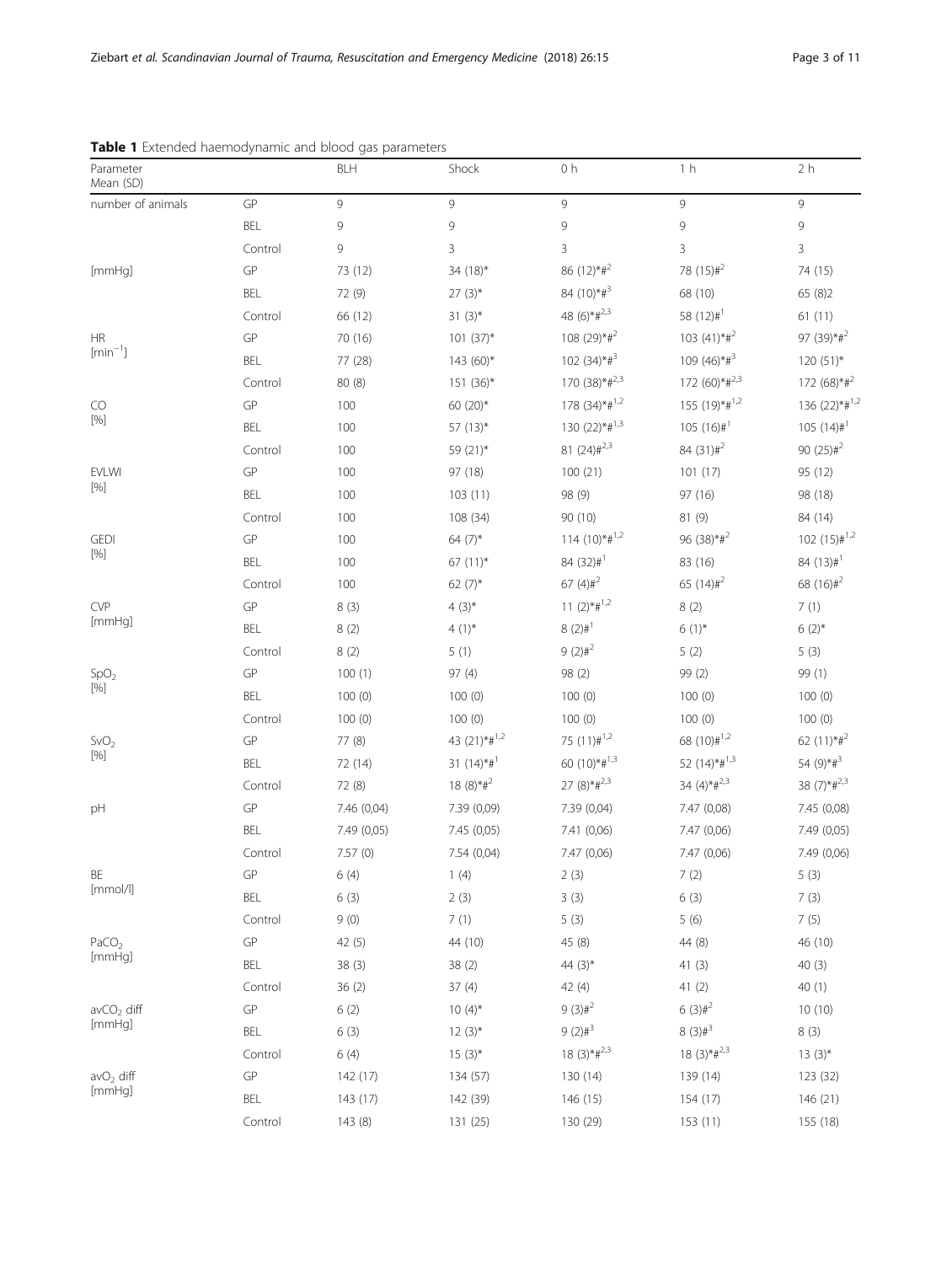|            |                              |                              |                            |                           | 2 <sub>h</sub>             |
|------------|------------------------------|------------------------------|----------------------------|---------------------------|----------------------------|
| GP         | 1,2(0,5)                     | $2,8$ $(1,5)^*$              | $2,9(1,1)^{*}$             | 1,5(0,6)                  | 0,9(0,3)                   |
| <b>BEL</b> | 1,3(0,5)                     | $3,2(1,2)*$                  | $2,8(0,9)*$                | 1,4(0,4)                  | 1,1(0,3)                   |
| Control    | 1(0,1)                       | $3,2(0,7)*$                  | $3,3$ $(0,)*$              | 2,1(0,6)                  | 1,8(0,5)                   |
| GP         | 191 (16)                     | 185 (28)                     | 180 (28)                   | 181(11)                   | $166(25)$ *                |
| <b>BEL</b> | 190 (16)                     | $166(40)$ *                  | 187 (18)                   | 190 (20)                  | 182 (20)                   |
| Control    | 166 (23)                     | 151 (34)                     | 178(7)                     | 177(12)                   | 184 (15)                   |
| GP         | 472 (42)                     | 417 (140)                    | 455 (67)                   | 414 (115)                 | 411 (69)                   |
| BEL        | 474 (40)                     | 415 (99)                     | 468 (45)                   | 475 (50)                  | 454 (51)                   |
| Control    | 465(7)                       | 380 (70)                     | 395 (67)                   | 460 (28)                  | 459 (38)                   |
| GP         | 17(3)                        | 17(2)                        | 18(3) <sup>2</sup>         | 19 $(3)$ # <sup>2</sup>   | 19 $(2)$ # <sup>2</sup>    |
| BEL        | 17(2)                        | 19(2)                        | 17(1) <sup>43</sup>        | 17(1) <sup>43</sup>       | 18 $(2)$ # <sup>3</sup>    |
| Control    | 18(0)                        | 19(1)                        | 23 $(8)*{\#}^{2,3}$        | 24 $(7)$ <sup>*#2,3</sup> | 24 $(7)$ <sup>*#2,3</sup>  |
| GP         | 8(1)                         | 8(1)                         | 8(1)                       | 8(1)                      | 8(1)                       |
| <b>BEL</b> | 9(1)                         | 9(1)                         | 9(1)                       | 9(1)                      | 9(0)                       |
| Control    | 9(0)                         | 10(1)                        | 9(1)                       | 9(1)                      | 9(1)                       |
| GP         | 4(1)                         | 4(1)                         | 4(1)                       | 4(1)                      | 4(1)                       |
| BEL        | 4(0)                         | 4(0)                         | 4(0)                       | 4(0)                      | 4(0)                       |
| Control    | 4(0)                         | 4(0)                         | 4(0)                       | 4(0)                      | 4(0)                       |
| GP         | 48 (18)                      | 70 (51)                      | 57 (18)                    | 72 (50)                   | 69 (29)                    |
| <b>BEL</b> | 51 (14)                      | 75 (40)                      | 47 (17)                    | 47 (20)                   | 56 (20)                    |
| Control    | 57(2)                        | 90 (24)                      | 78 (31)                    | 54 (14)                   | 54 (16)                    |
| GP         | 5.2 $(1.2)$ # <sup>1,2</sup> | 5.1 $(1.1)$ # <sup>1,2</sup> | 5.5 $(1.6)$ # <sup>1</sup> | 5.7(0.8)                  | 5.6 $(1)$ # <sup>1,2</sup> |
| BEL        | 7.0 $(1.0)$ # <sup>1</sup>   | 6.9 $(0.8)$ # <sup>1</sup>   | $6.9(0.8)$ # <sup>1</sup>  | 6.9(0.8)                  | 6.9 $(0.8)$ # <sup>1</sup> |
| Control    | 7.0 $(0.2)$ # <sup>2</sup>   | 6.8 $(0.5)$ # <sup>2</sup>   | 6.8(0.5)                   | 7.2(0.8)                  | 7.2 $(0.8)$ # <sup>2</sup> |
|            |                              | <b>BLH</b>                   | Shock                      | 0 <sub>h</sub>            | 1 <sub>h</sub>             |

Table 1 Extended haemodynamic and blood gas parameters (Continued)

MAP mean arterial pressure, HR heart rate, CO cardiac output, EVLWI extravascular lung water index, GEDI global endiastolic volume index, CVP central venous pressure, SpO<sub>2</sub> peripheral oxygen saturation, SvO<sub>2</sub> central venous saturation, BE base excess, PaCO<sub>2</sub> arterial partial pressure of carbon dioxide, avCO<sub>2</sub>diff arteriovenous carbon dioxide difference, avO<sub>2</sub>diff ateriovenous oxygen difference, PaO<sub>2</sub> arterial partial pressure of oxygen, PaO<sub>2</sub>/FiO<sub>2</sub> Horovitz index, P<sub>peak</sub> peak inspiratory pressure, P<sub>mean</sub> mean airway pressure, PEEP positive end-expiratory pressure, AaDO<sub>2</sub> alveolar-arterial oxygen difference, MV respiratory minute volume \*indicates  $p < 0.05$  vs. Baseline value. # indicates  $p < 0.05$  in intergroup comparison (1 = colloid vs. BEL; 2 = colloid vs. sham; 3 = BEL vs. sham)

laser light (830 nm, 30 mW) that is caused by erythrocyte movement and allows for assessment of blood flow velocity. White-light-spectroscopy is used for measurement of oxygen saturation and the relative haemoglobin concentration in the investigated region. This method simultaneously detects up to 300 wavelengths of white light (450-850 nm, 30 mW).

Oxygenated and deoxygenated blood show different absorption ranges, which is used to calculate the oxygen saturation. The quantity of absorbed light is proportional to the haemoglobin content. Both light forms are emitted continuously and are scattered on the tissue surface. A fibre optic probe type LF-1 with a spatial resolution of 2 and 8 mm depth collects the light in a temporal resolution of 500 ms. This technique is used in s different areas of clinical application [[29](#page-9-0)–[33](#page-9-0)]. The probe was positioned into the animal's snout to assess the peripheral microcirculation: buccal capillary oxygen saturation of haemoglobin, relative haemoglobin amount, blood flow and blood flow velocity.

#### Experimental design

The experimental protocol is displayed in fig. [1.](#page-5-0) After instrumentation and 30 min of consolidation, baseline measurements were documented and haemorrhagic shock was induced by means of arterial blood withdrawal over 15 min (35–40 ml kg<sup>−</sup> <sup>1</sup> ). A combined occurrence of decreased cardiac index (< 50% of the baseline value) and mean arterial pressure < 45 mmHg were required as shock criteria. After 30 min of shock, fluid resuscitation was started with rapid infusion of the individually removed amount of blood in a ratio of 1:1 by either GP (Gelafundin iso 4%, B. Braun, Germany,  $n = 9$ ) or BEL (Sterofundin iso, B. Braun, Germany,  $n = 9$ ) within 15 min. Nine animals served as control (untreated shock,  $n = 9$ ). This approach was not influenced by specific cardio-circulatory parameter or goals. Per protocol both infusions differ in their components and biochemical properties (BEL: Na<sup>+</sup> = 145.0 mmol/l, K<sup>+</sup> = 4.0 mmol/l, Mg<sup>2+</sup> = 1.0 mmol/l, Ca2+ = 2.5 mmol/l, Cl<sup>−</sup> = 127.0 mmol/l, Acetat<sup>−</sup>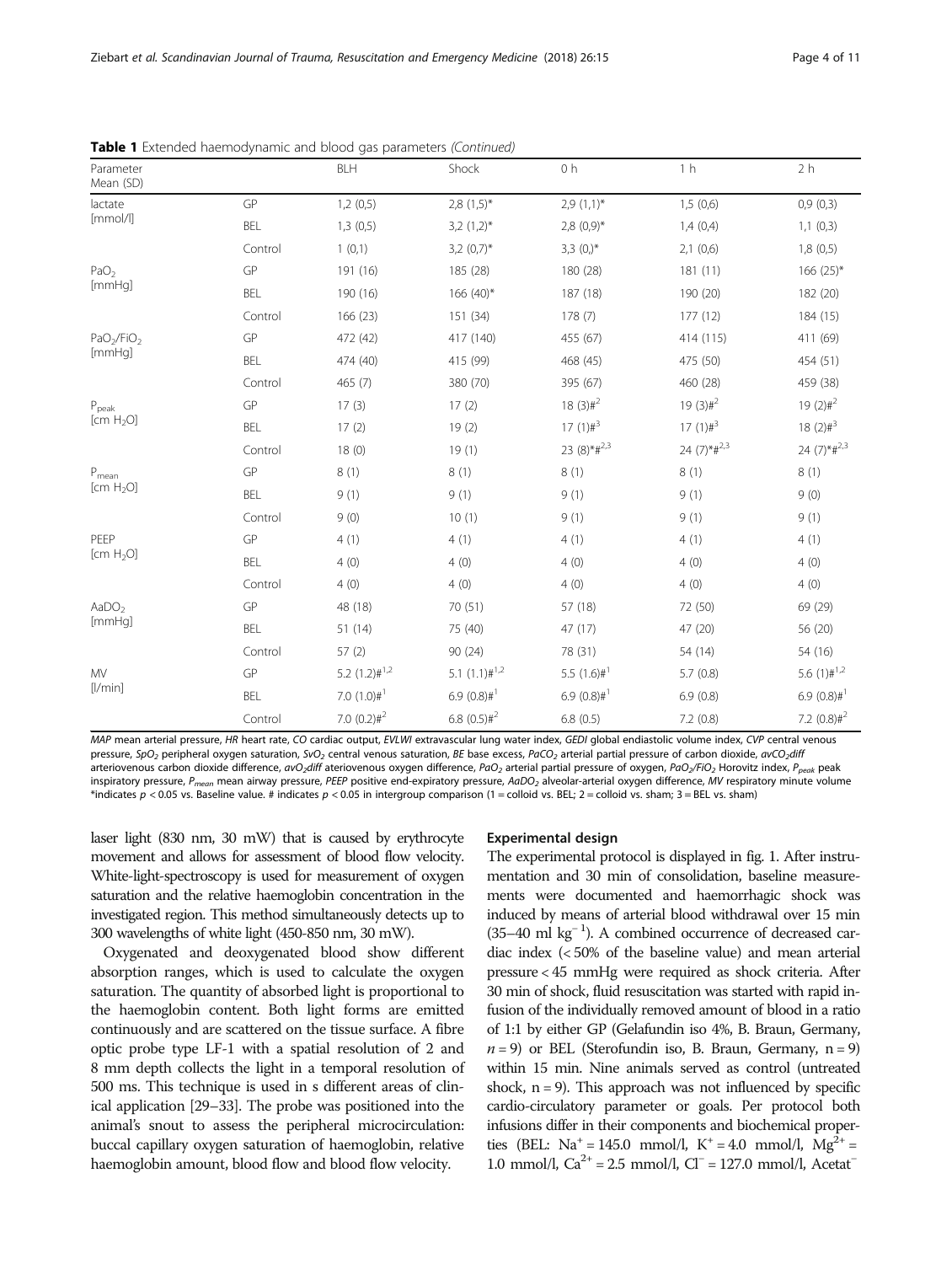| Parameter<br>MEAN (SD) |            | <b>BLH</b> | Shock           | 0 <sub>h</sub>           | 1 <sub>h</sub>          | 2 <sub>h</sub>           |
|------------------------|------------|------------|-----------------|--------------------------|-------------------------|--------------------------|
| number of animals      | GP         | 9          | 9               | 9                        | 9                       | 9                        |
|                        | <b>BEL</b> | 9          | 9               | 9                        | 9                       | 9                        |
|                        | Control    | 9          | 3               | 3                        | 3                       | 3                        |
| crSO <sub>2</sub> [%]  | GP         | 100(0)     | 74 (15)*        | 82 $(12)*1$ <sup>1</sup> | 89 $(10)*{\text{\#}}^1$ | 85 (7)*# <sup>1,2</sup>  |
|                        | BEL        | 100(0)     | 75 (10)         | 99 $(13)$ # <sup>1</sup> | 102(14)                 | 101(13) <sup>#1</sup>    |
|                        | Control    | 100(0)     | 80 (11)         | 92 (11)                  | 103 (20)                | $108(21)$ # <sup>2</sup> |
| $SO_2S$ [%]            | GP         | 100(0)     | $27(25)*{\#}^1$ | 80 (24)                  | 96 (24)                 | 93 (25)                  |
|                        | <b>BEL</b> | 100(0)     | 63 $(17)*11$    | 98 (17)                  | 105(21)                 | 107 (28)                 |
|                        | Control    | 100(0)     | 65 (37)         | 82 (29)                  | 112(3)                  | 151 (44)                 |
| $SO2D$ [%]             | GP         | 100(0)     | 102(17)         | 93 (21)                  | 108 (19)                | 107 (26)                 |
|                        | <b>BEL</b> | 100(0)     | 96(3)           | 101(3)                   | 101(4)                  | 99 (5)                   |
|                        | Control    | 100(0)     | 106(8)          | 106(8)                   | 106 (10)                | 113(11)                  |
| FlowS [%]              | GP         | 100(0)     | 29 (28)*        | 109 (52)                 | 116 (53)                | 110 (50)                 |
|                        | <b>BEL</b> | 100(0)     | 50 $(25)*$      | 139 (74)                 | 157 (91)                | 183 (131)                |
|                        | Control    | 100(0)     | 84 (58)         | 120 (73)                 | 155 (95)                | 189 (104)                |
| FlowD [%]              | GP         | 100(0)     | 52 (50)*        | 189 (119)                | 201 (126)               | 190 (114)                |
|                        | <b>BEL</b> | 100(0)     | 56 (22)*        | 121 (46)                 | 126 (48)                | 131 (45)                 |
|                        | Control    | 100(0)     | 68 $(5)$ *      | 90(4)                    | 106 (19)                | 120(16)                  |
| HbS [%]                | GP         | 100(0)     | 70 (15)*        | 78 (13)*                 | 77 (14)*                | 79 (17)*                 |
|                        | <b>BEL</b> | 100(0)     | 85 (7)*         | $82(16)^*$               | 89 (23)*                | 90 $(27)^*$              |
|                        | Control    | 100(0)     | 76 (26)*        | 79 (26)*                 | 89 (28)*                | $81(15)^*$               |
| HbD [%]                | GP         | 100(0)     | 84 (15)*        | 83 (12)                  | 94 (15)                 | 92 (14)                  |
|                        | BEL        | 100(0)     | 98 (11)         | 90 (10)                  | 91 (11)                 | 88 (17)                  |
|                        | Control    | 100(0)     | 105 (34)        | 174 (84)                 | 146 (59)                | 152 (62)                 |
| VS [%]                 | GP         | 100(0)     | 71 $(22)^*$     | 99 (18)                  | 101 (18)                | 103 (22)                 |
|                        | <b>BEL</b> | 100(0)     | 74 (16)*        | 114(27)                  | 118 (29)                | 120 (40)                 |
|                        | Control    | 100(0)     | 84 (20)         | 85 (22)                  | 84 (25)                 | 77 (20)                  |
| VD [%]                 | GP         | 100(0)     | 111 (122)       | 120 (17)                 | 125(15)                 | 128 (20)                 |
|                        | <b>BEL</b> | 100(0)     | 74 (16)         | 114(27)                  | 118 (29)                | 120 (40)                 |
|                        | Control    | 100(0)     | 105 (34)        | 174 (84)                 | 146 (59)                | 152 (62)                 |

<span id="page-4-0"></span>Table 2 Cerebral saturation and peripheral microcirculatory assessment (% of baseline)

 $crSO<sub>2</sub>$  cerebral regional oxygen saturation,  $SO<sub>2</sub>S$  superficial oxygen saturation,  $SO<sub>2</sub>D$  deep oxygen saturation, FlowS superficial bloodflow, FlowD deep bloodflow, HbS superficial haemoglobin content, HbD deep haemoglobin content, VS superficial velocity, VD deep velocity

\*indicates  $p < 0.05$  vs. Baseline value. # indicates  $p < 0.05$  in intergroup comparison (1 = colloid vs. crystalloid; 2 = colloid vs sham; 3 = crystalloid vs sham)

= 24.0 mmol/l, Malat2<sup>−</sup> = 5.0 mmol/l, pH = 5.1–5.9, osmolarity = 309 mosm/l, GP gelatin-polysuccinat 40 g/1000 ml, Na  $^+$  = 154 mmol/l, Cl<sup>−</sup> = 120 mmol/l, pH = 7.1–7.7, osmolarity = 274 mosm/l). Following the procedure, the animals were monitored for two hours. Subsequent to fluid resuscitation, BEL was infused at a rate of 5 ml kg<sup>−</sup>  $1 h^{-1}$ . The animals did not receive any further fluid or catecholamine therapy. At the end of the observation, the animals were killed during deep general anaesthesia by central venous administration of propofol and potassium chloride.

#### **Statistics**

The values are displayed as mean and standard deviation (SD) or plots. Key haemodynamic and microcirculation data are reported as percentages of the individual baseline. To analyse the effect between the three groups over time we performed a two-way analysis of variance (ANOVA) with pairwise multiple comparison correction using the Student-Newman-Keuls method. A  $p$  value lower than 0.05 was regarded as significant. The statistical evaluation was performed with the software package SigmaPlot 12.5 (Systat Software, USA).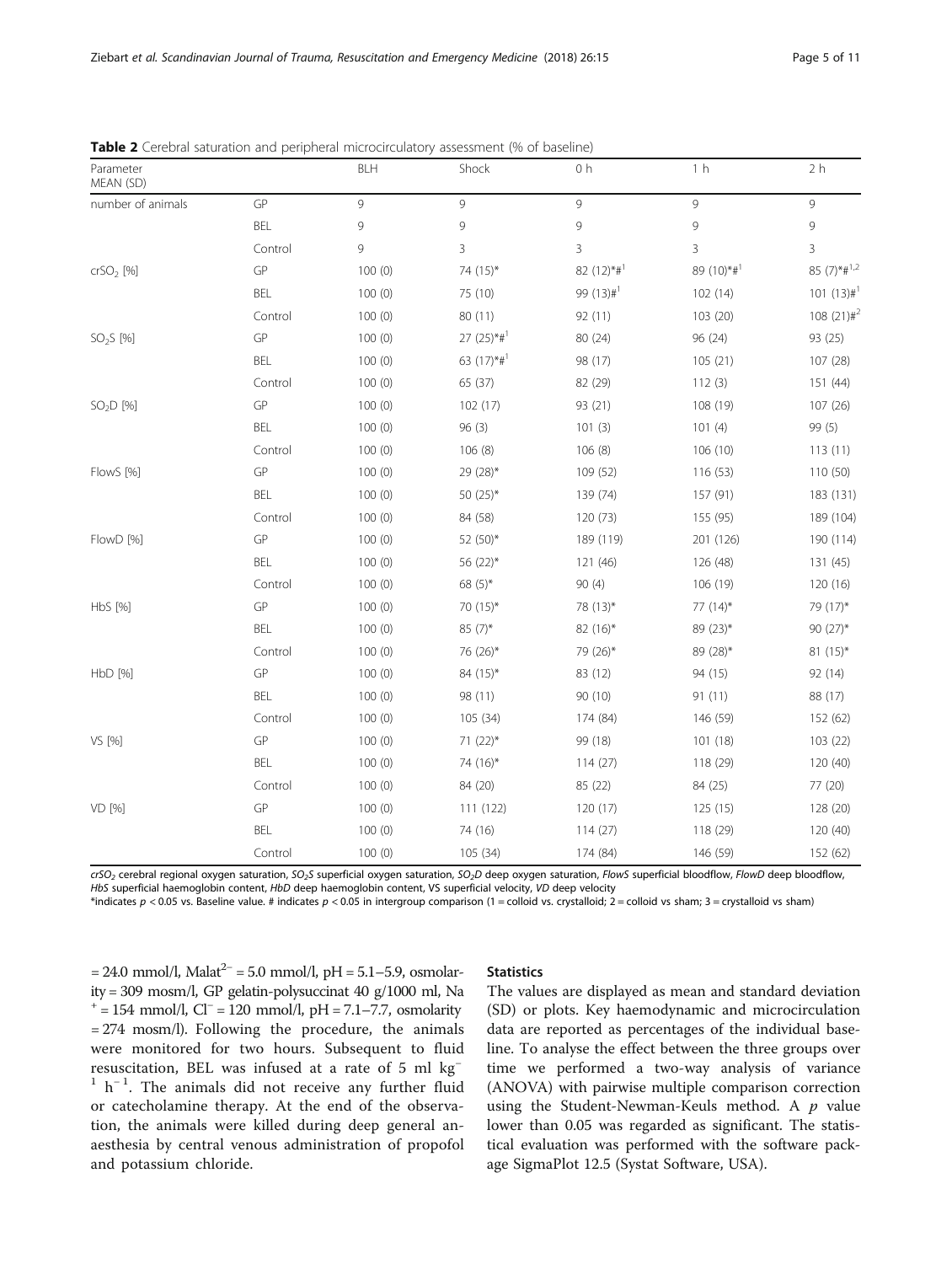<span id="page-5-0"></span>

## Results

Haemorrhagic shock was induced by blood withdrawal of  $1046 \pm 61$  ml (36.6 ± 2.1 ml kg<sup>-1</sup>), which was comparable in all three groups. We observed a mean shock-like decrease of blood pressure (43  $\pm$  16%), cardiac output (59  $\pm$ 16%) and haemoglobin content  $(87 \pm 12%)$  in all animals. For fluid resuscitation we administered comparable amounts of GP (36.6  $\pm$  1.7 ml kg<sup>-1</sup>) and BEL (36.4  $\pm$ 1.7 ml kg<sup>−</sup> <sup>1</sup> ). Survival rates were 100% in both fluid groups, but only 33% in the control group. The key haemodynamic dataset is summarized in fig. [2](#page-6-0) and documents comparable baseline and shock conditions in all three groups. Table [1](#page-2-0) shows extended haemodynamic and blood gas parameters. Fluid resuscitation by means of both BEL and GP reliably stabilized the macrocirculation and re-achieved, or surpassed the baseline conditions: infusion of GP initially led to significantly higher cardiac output  $(178 \pm 32\%$  (GP) vs.  $130 \pm 20\%$  (BEL) vs.  $81 \pm 19\%$ (control); each  $p < 0.01$ ), global enddiastolic volume, central venous pressure, and central venous oxygen saturation. This was not reflected in higher mean arterial pressure or lower heart rate. Within two hours, the GP and BEL groups re-assimilate in terms of macrocirculation. Additionally, the three surviving control animals tended to stabilize without treatment, which was associated with persisting tachycardia. Haemorrhagic shock conditions significantly impaired the  $crSO<sub>2</sub>$ . In the control and BEL groups, baseline conditions were re-achieved within two hours. In the GP group, impaired  $crSO<sub>2</sub>$  persisted significantly differing from the other groups (fig. [3](#page-7-0)). Peripheral tissue oxygenation and blood flow data adequately reproduced the early shock-induced microcirculatory impairment, but do not differed between the groups over time (Table [2](#page-4-0)). Following fluid resuscitation, the blood cell counts considerably drop (figs. [3](#page-7-0), [4\)](#page-7-0). Haemoglobin, haematocrit and thrombocyte counts were significantly lower in the GP group.

#### **Discussion**

This study compares GP and BEL for early treatment of haemorrhagic shock in a porcine model with focus on cerebral oxygenation and peripheral microcirculation. Fluid resuscitation by comparable amounts of GP and BEL were equipotent in re-achieving the pre-shock state of macro- as well as microcirculatory parameters. GP administration caused a persisting impairment of the  $crSO<sub>2</sub>$ . We observed persisting  $crSO<sub>2</sub>$  deterioration with an approximate 20% decrease from the individual baseline value. In clinical scenarios, drops of 20–25% describe a red line that may require urgent intervention to minimize cerebral ischaemia [[34](#page-9-0)–[36](#page-9-0)]. In perioperative settings, these kinds of deoxygenation events are associated with neurocognitive dysfunction, cerebral ischaemia and morbidity [\[34](#page-9-0)–[36](#page-9-0)].

Early fluid resuscitation to treat a haemorrhagic shock primarily needs to focus on rapid stabilisation of the systemic circulation, and in particular the mean arterial pressure to warrant perfusion and oxygen supply of vital organs. However, macrocirculation alone represents only a poor surrogate for microcirculatory and organ perfusion [[37](#page-9-0)]. We simulated an immediate but not ongoing haemorrhage, i.e. an acute blood loss during surgery with consecutive bleeding control: a composite of high volume blood loss (about 50% of the circulating blood volume) and a shock-like haemodynamic deterioration was used to define shock criteria, which comes below the acceptable thresholds in current permissive hypotension concepts [\[6\]](#page-9-0). Both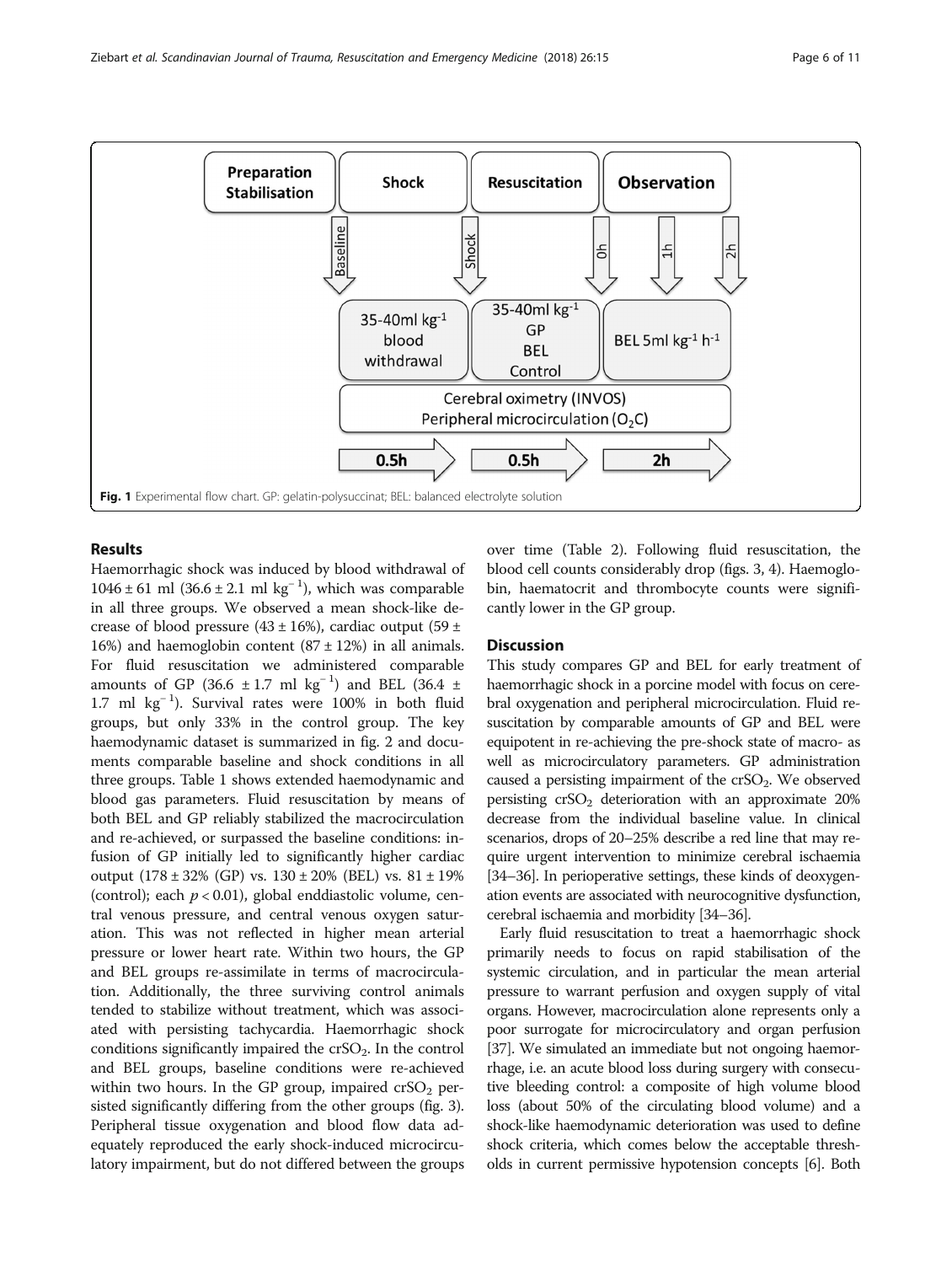<span id="page-6-0"></span>

fluid regimes stabilized the haemodynamics and at least reachieved baseline state. These effects were more pronounced following GP administration with significant lower heart rate, higher cardiac output, global enddiastolic volume, and central venous pressure, which can be explained by the specific properties of colloids leading to higher intravascular volume and colloid-osmotic pressure [\[12](#page-9-0)]. Several experimental studies assessed the effects of various colloids and especially GP on distinct end organ sites. Comparable time profiles were also found in postoperative hypovolaemic patients receiving fluid resuscitation [\[38](#page-9-0)]. Maier et al. compared different colloids in a porcine haemorrhagic shock model over thirty minutes, and further re-transfused the extracted blood [\[39\]](#page-9-0). They report an increase of peripheral tissue oxygen saturation and microcirculatory recompensation following HES as well as GP infusion. This is consistent with our data, though also realized by BEL administration and the surviving untreated animals, possibly through endogenous compensation mechanisms. The impact on the brain as a highly vulnerable organ has been rarely examined. The cerebral microcirculation shows a different behaviour than the peripheral one and is preserved to a certain degree during haemodynamic deterioration through blood loss by blood flow redistribution [[40](#page-10-0)]. In pigs, cerebral near infrared spectroscopy adequately depicts haemorrhage-induced, cardio-circulatory collapse with a time delay of five to nine minutes [\[41\]](#page-10-0) that possibly reflects this compensatory blood flow redistribution to maintain cerebral perfusion. Non-invasive  $crSO<sub>2</sub>$  measurement can be affected by extracerebral tissue. However, this technology is widely accepted in clinical and experimental settings. Particularly in pigs, significant correlations between  $crSO<sub>2</sub>$ , brain tissue partial oxygen pressure, quantitative electroencephalography and cerebral venous oxygen saturation were shown [\[42](#page-10-0), [43](#page-10-0)].

The recent uncertainty regarding the administration of HES has led to increased use of gelatin-based colloids in the last years. Beyond relevant rates of anaphylaxis, the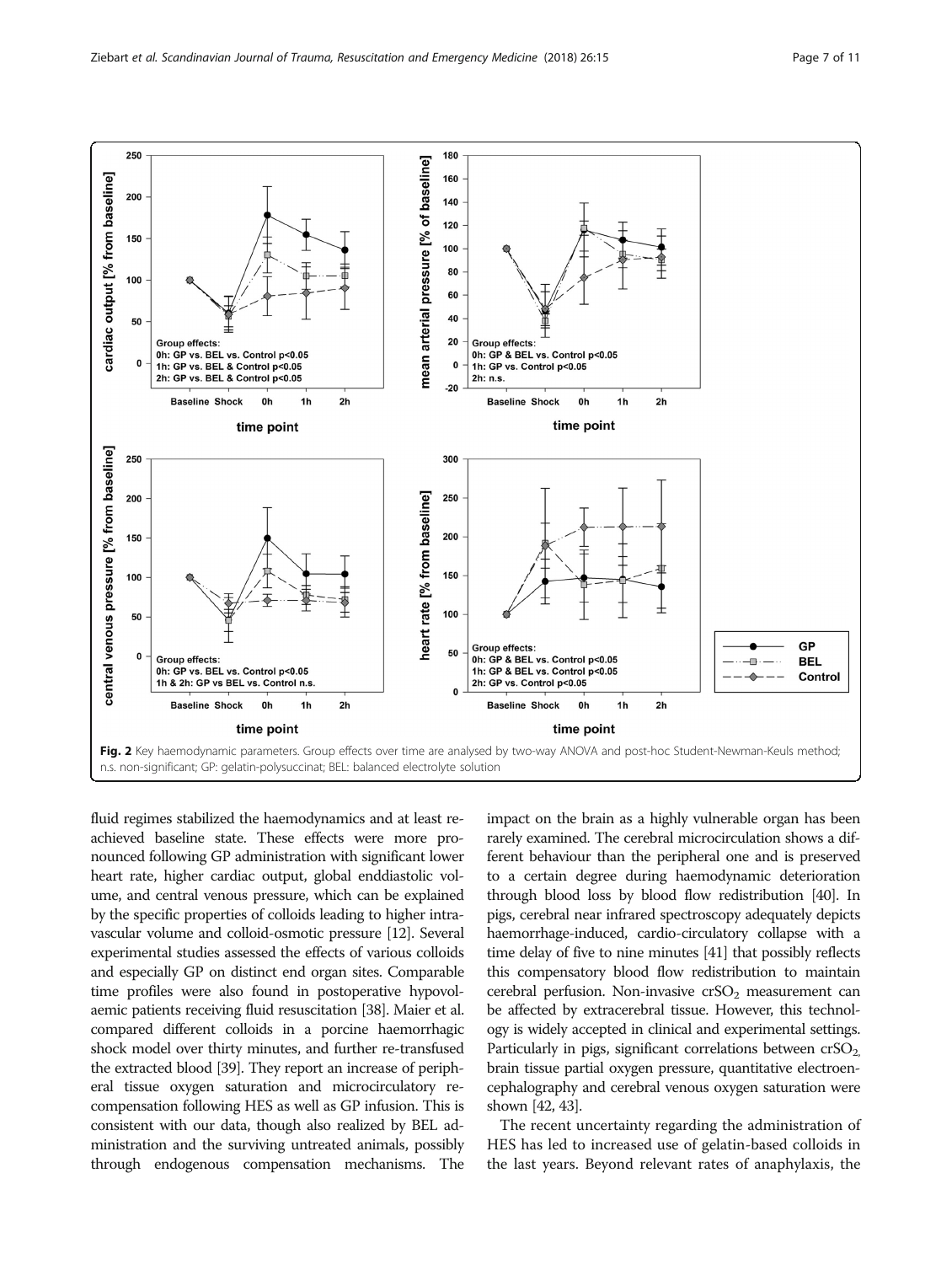<span id="page-7-0"></span>

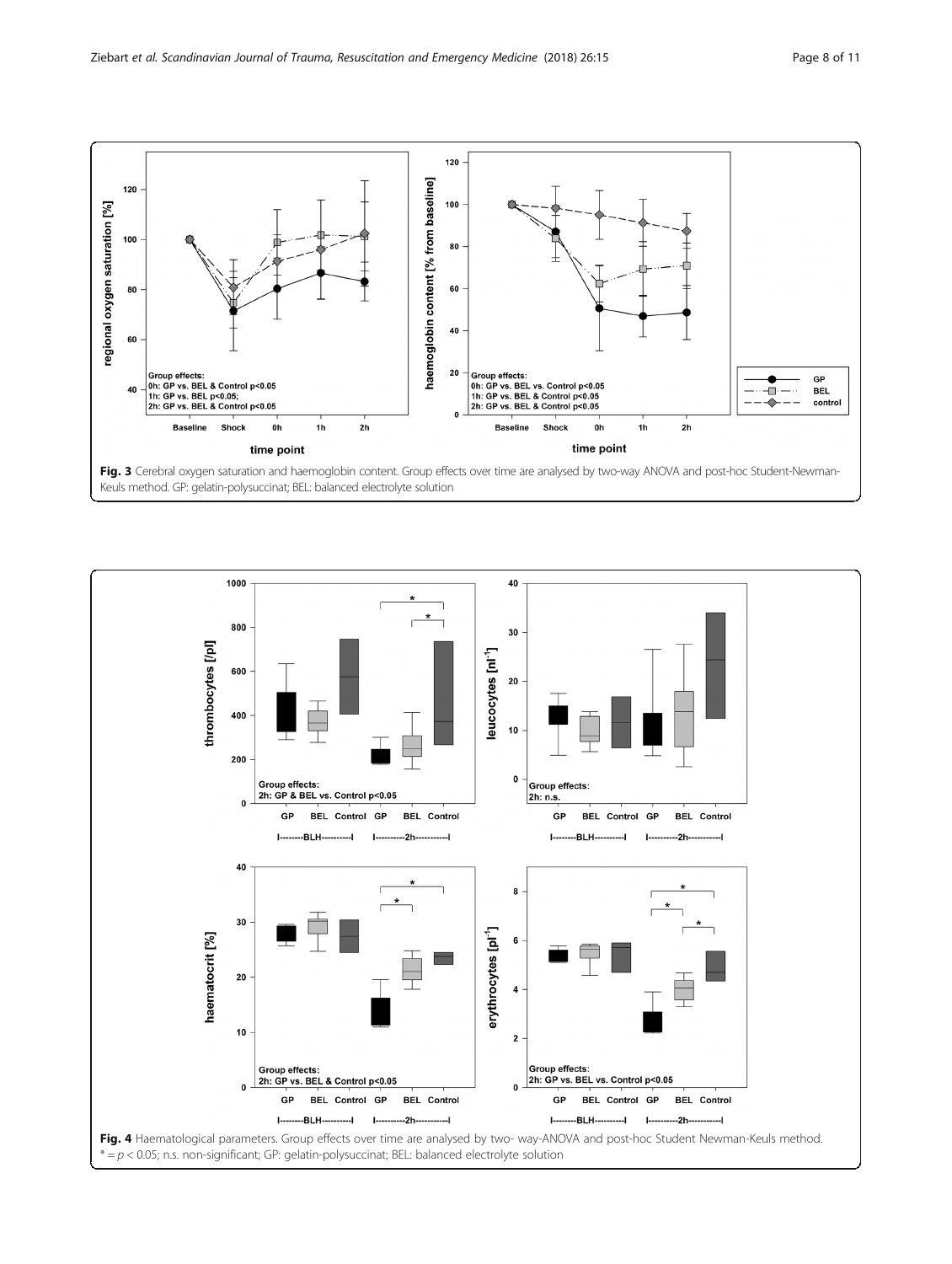risk profile of GP remains inconclusive due to lack of high quality data [[16\]](#page-9-0). Another meta-analysis found a favourable renal risk profile in comparison to older HES solutions [\[44\]](#page-10-0). Theoretically, crystalloid to colloid ratios of about 1:1.5 may achieve similar haemodynamic effects, but exhibit considerable individual heterogeneity independently of the type of colloid [\[8\]](#page-9-0). The present model in this context chose a complete and 1:1 replacement of the drawn blood leading to macrocirculatory stabilization beyond physiological baseline characteristics in the GP group. This approach, however, appears realistic in the clinical routine because ongoing fluid therapy is hardly stopped immediately upon bleeding control and after reversal of severe haemorrhagic shock. Furthermore, sufficiency of bleeding control and availability of allogeneic blood products is limited in the early phase. The consequence was considerable haemodilution through GP and is documented in the significantly lowered haemoglobin and haematocrit counts. Moreover, we found signs of impaired cerebral oxygen delivery. Beyond indicating impending haemodynamic decompensation [[41](#page-10-0)], the early use of non-invasive cerebral near-infrared spectroscopy may therefore help to detect inadequate organ oxygen supply despite re-established macrocirculation and even indicate over-treatment. BEL administration and even the surviving untreated control animals displayed higher  $crSO<sub>2</sub>$  values. Hence, also BEL can be efficient for reversal of severe haemorrhagic shock, if bleeding is controlled. Non-treatment and permissive acceptance of cardio-circulatory failure is not a reliable option, and well document in the low survival rate: six of nine untreated animals died before finishing the protocol, and were not replaced for ethical as well as experimental reasons. Forced or uncritical fluid resuscitation by GP appears to be a double-edged sword, because the pronounced volume and haemodynamic effect may even cause further harm due to unrecognized  $crSO<sub>2</sub>$  impairment. Furthermore, current European Guidelines restrict the use of colloids in major bleeding scenarios due to deterioration of haemostasis [\[6\]](#page-9-0).

The present study has some limitations: due to the lack of adequate data for a sample size calculation the present studies served as pilot data, whereas we adapted the sample size from previous large animal studies focussing on acute cardiorespiratory effects [\[45\]](#page-10-0). The short-term protocol and pilot character of the study did not allow for extended neurological testing or assessment of brain damage. Further studies will have to focus on neuroinflammatory and cognitive aspects of fluid resuscitation and different solutions. Therefore, we can only speculate on potential risk for hypoxaemic brain damage in the long run. The correlation between  $crSO<sub>2</sub>$  impairment and adverse patient outcome, however, is well examined [\[34](#page-9-0)–[36\]](#page-9-0). For experimental reasons, we choose a scenario without any vasopressor support to address the mere effects of fluid resuscitation. Furthermore, no blood re-transfusion was conducted to focus particularly on the early phase of haemorrhagic shock before availability of extended interventions like transfusion of blood products or specific and goal-directed treatment of coagulation disorders. The use of pigs allows for a setting that is comparable with clinical practise and the physiological response is very similar to humans. The mean porcine haemoglobin content  $(8.9 \pm 1.1 \text{ g/d}$  in this study), however significantly differs from human values [[46](#page-10-0)]. The three experimental groups significantly differed in the applied respiratory minute volume through adaption of the respiratory rates, whereby the three surviving untreated animals were slightly hyperventilated (Table [1\)](#page-2-0). However, given the fully comparable and non-differing parameters that indicate sufficient gas exchange (PaO<sub>2</sub>, PaCO<sub>2</sub>, PaO<sub>2</sub>/  $FiO<sub>2</sub>$ ) the relevancy of this finding is low.

#### Conclusion

Fluid resuscitation of severe haemorrhagic shock with GP was not superior to an equal amount of BEL. Despite more pronounced effects on systemic circulation, GP neither ameliorated microcirculatory perfusion nor was more favourable in restoring  $crSO<sub>2</sub>$  compared to BEL. Forced fluid resuscitation by GP should be applied with caution to prevent haemodilution-induced impairment of cerebral oxygen delivery. Early  $crSO<sub>2</sub>$  measurement may prevent unrecognized episodes of impairment through forced fluid resuscitation.

#### Abbreviations

BEL: balanced electrolyte solution; crSO<sub>2</sub>: cerebral regional oxygen saturation; GP: gelatin-polysuccinat; HES: hydroxyethyl starch; PiCCO: pulse contour cardiac output system; SD: standard deviation

#### Acknowledgements

The study is part of the PhD thesis of Alexander Ziebart. The authors thank Dagmar Dirvonskis for excellent technical assistance as well as Victoria Marshall and Andrew Robb for their critical revision of the manuscript.

#### Funding

The study was funded by a fellowship of Mainz Research School of Translational Biomedicine (TransMed) affiliated to the Johannes Gutenberg-University, Mainz, Germany.

#### Availability of data and materials

All data that are relevant for the study are included in this published article. Further datasets analysed during the current study are available from the corresponding author on reasonable request.

#### Presentation

Preliminary data were presented as poster presentations at the German Anaesthesia Congress (DAC), April 2016, Leipzig and the German Interdisciplinary Emergency Medicine Congress (DINK), March 2017, Koblenz. All data that are relevant for the study are included in this published article. Further datasets analysed during the current study are available from the corresponding author on reasonable request.

#### Authors'contributions

EKH, AZ and AGB designed the study. AZ, CM, JK, MS and RT performed the study. CM and MS analysed the data, which were interpreted by AZ, EKH and RT. AZ and EKH performed the literature review and wrote the manuscript. CM, AGB, and JK proofread and revised the manuscript. All authors read and approved the final manuscript.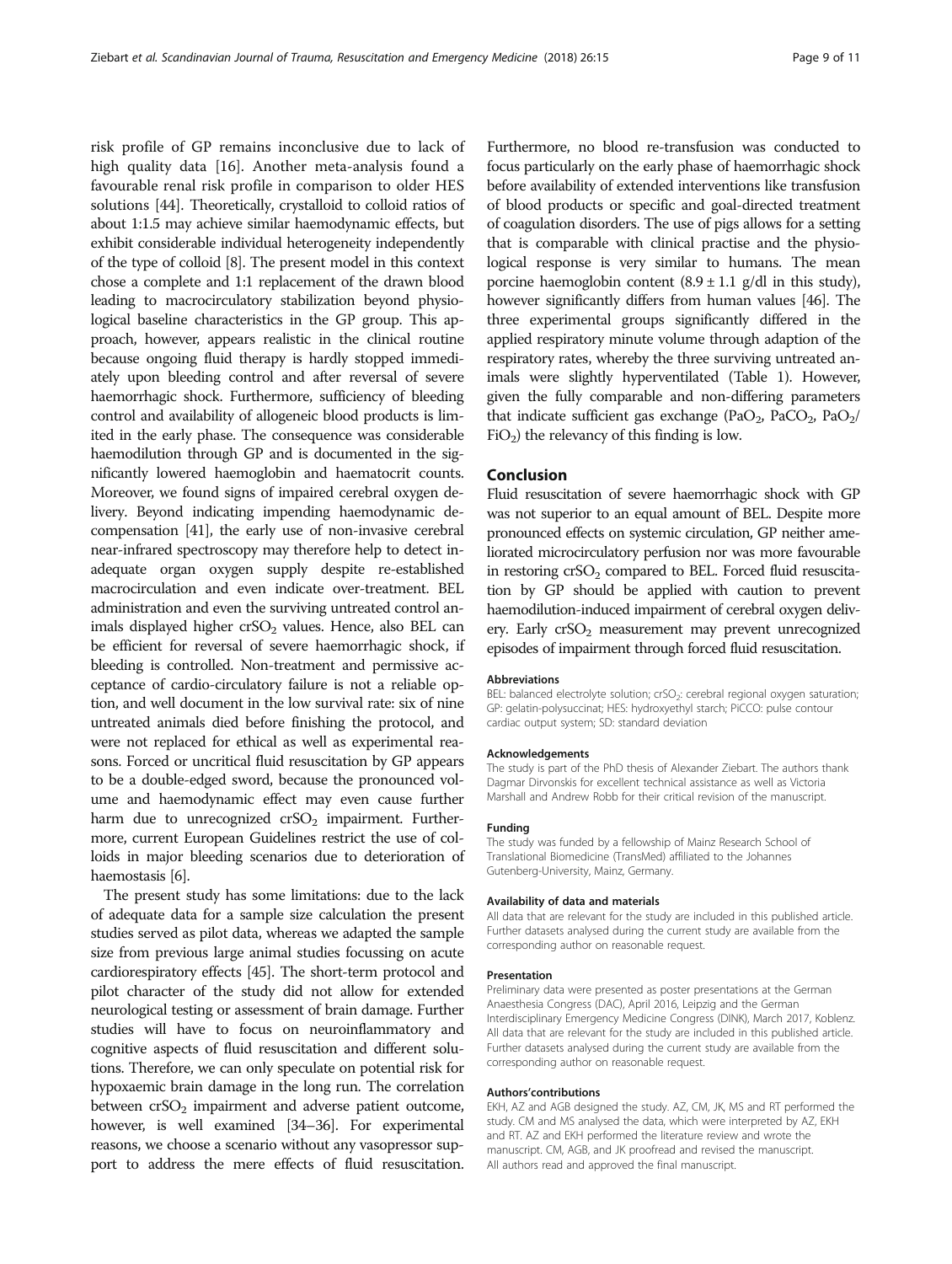#### <span id="page-9-0"></span>Ethics approval and consent to participate

This study was conducted after approval by the State and Institutional Animal Care Committee (Landesuntersuchungsamt Rheinland-Pfalz, Mainzer Straße 112, 56068 Koblenz, Germany; Chairperson: Dr. Silvia Eisch-Wolf; reference number: 23 177–07/G 14–1-084; 02.02.2015).

#### Consent for publication

Not applicable.

#### Competing interests

The authors have no competing interests to declare.

## Publisher's Note

Springer Nature remains neutral with regard to jurisdictional claims in published maps and institutional affiliations.

#### Received: 1 September 2017 Accepted: 11 January 2018 Published online: 09 February 2018

#### References

- Kutcher ME, Kornblith LZ, Narayan R, Curd V, Daley AT, Redick BJ, et al. A paradigm shift in trauma resuscitation: evaluation of evolving massive transfusion practices. JAMA Surg. 2013;148(9):834–40.
- 2. Noll E, Diana M, Charles AL, Singh F, Gan TJ, Pottecher J, et al. Comparative analysis of resuscitation using human serum albumin and crystalloids or 130/0.4 hydroxyethyl starch and crystalloids on skeletal muscle metabolic profile during experimental haemorrhagic shock in swine: a randomised experimental study. Eur J Anaesthesiol. 2017;34(2):89–97.
- 3. Nielsen TK, Hvas CL, Dobson GP, Tonnesen E, Granfeldt A. Pulmonary function after hemorrhagic shock and resuscitation in a porcine model. Acta Anaesthesiol Scand. 2014;58(8):1015–24.
- 4. Bogert JN, Harvin JA, Cotton BA. Damage Control Resuscitation. J Intensive Care Med. 2016;31(3):177–86.
- Tanczos K, Nemeth M, Molnar Z. What's new in hemorrhagic shock? Intensive Care Med. 2015;41(4):712–4.
- 6. Rossaint R, Bouillon B, Cerny V, Coats TJ, Duranteau J, Fernandez-Mondejar E, et al. the European guideline on management of major bleeding and coagulopathy following trauma: fourth edition. Critical care (London, England) 2016;20:100.
- 7. Kozek-Langenecker SA, Afshari A, Albaladejo P, Santullano CA, De Robertis E, Filipescu DC, et al. Management of severe perioperative bleeding: guidelines from the European Society of Anaesthesiology. Eur J Anaesthesiol. 2013;30(6):270–382.
- 8. Orbegozo Cortes D, Gamarano Barros T, Njimi H, Vincent JL. Crystalloids versus colloids: exploring differences in fluid requirements by systematic review and meta-regression. Anesth Analg. 2015;120(2):389–402.
- Guidet B, Martinet O, Boulain T, Philippart F, Poussel JF, Maizel J, et al. Assessment of hemodynamic efficacy and safety of 6% hydroxyethylstarch 130/0.4 vs. 0.9% NaCl fluid replacement in patients with severe sepsis: the CRYSTMAS study. Critical care (London, England). 2012;16(3):R94.
- 10. Brunkhorst FM, Engel C, Bloos F, Meier-Hellmann A, Ragaller M, Weiler N, et al. Intensive insulin therapy and pentastarch resuscitation in severe sepsis. N Engl J Med. 2008;358(2):125–39.
- 11. Perner A, Haase N, Guttormsen AB, Tenhunen J, Klemenzson G, Aneman A, et al. Hydroxyethyl starch 130/0.42 versus Ringer's acetate in severe sepsis. N Engl J Med. 2012;367(2):124–34.
- 12. Annane D, Siami S, Jaber S, Martin C, Elatrous S, Declere AD, et al. Effects of fluid resuscitation with colloids vs crystalloids on mortality in critically ill patients presenting with hypovolemic shock: the CRISTAL randomized trial. JAMA. 2013;310(17):1809–17.
- 13. Dellinger RP, Levy MM, Rhodes A, Annane D, Gerlach H, Opal SM, et al. Surviving sepsis campaign: international guidelines for management of severe sepsis and septic shock, 2012. Intensive Care Med. 2013;39(2):165–228.
- 14. Myburgh JA, Finfer S, Bellomo R, Billot L, Cass A, Gattas D, et al. Hydroxyethyl starch or saline for fluid resuscitation in intensive care. N Engl J Med. 2012;367(20):1901–11.
- 15. Feldheiser A, Pavlova V, Bonomo T, Jones A, Fotopoulou C, Sehouli J, et al. Balanced crystalloid compared with balanced colloid solution using a goaldirected haemodynamic algorithm. Br J Anaesth. 2013;110(2):231–40.
- 16. Moeller C, Fleischmann C, Thomas-Rueddel D, Vlasakov V, Rochwerg B, Theurer P, et al. How safe is gelatin? A systematic review and meta-analysis

of gelatin-containing plasma expanders vs crystalloids and albumin. J Crit Care. 2016;35:75–83.

- 17. Ertmer C, Rehberg S, Van Aken H, Westphal M. Relevance of non-albumin colloids in intensive care medicine. Best Pract Res Clin Anaesthesiol. 2009; 23(2):193–212.
- 18. Beyer R, Harmening U, Rittmeyer O, Zielmann S, Mielck F, Kazmaier S, et al. Use of modified fluid gelatin and hydroxyethyl starch for colloidal volume replacement in major orthopaedic surgery. Br J Anaesth. 1997;78(1):44–50.
- 19. Awad S, Dharmavaram S, Wearn CS, Dube MG, Lobo DN. Effects of an intraoperative infusion of 4% succinylated gelatine (Gelofusine(R)) and 6% hydroxyethyl starch (Voluven(R)) on blood volume. Br J Anaesth. 2012;109(2):168–76.
- 20. Qureshi SH, Rizvi SI, Patel NN, Murphy GJ. Meta-analysis of colloids versus crystalloids in critically ill, trauma and surgical patients. Br J Surg. 2016; 103(1):14–26.
- 21. National Clinical Guideline C. National Institute for Health and Clinical Excellence: Guidance. Intravenous Fluid Therapy: Intravenous Fluid Therapy in Adults in Hospital. London: Royal College of Physicians (UK) National Clinical Guideline Centre.; 2013.
- 22. Wu CY, Chan KC, Cheng YJ, Yeh YC, Chien CT. Effects of different types of fluid resuscitation for hemorrhagic shock on splanchnic organ microcirculation and renal reactive oxygen species formation. Critical care (London, England). 2015;19:434.
- 23. Witt L, Glage S, Lichtinghagen R, Pape L, Boethig D, Dennhardt N, et al. Impact of high doses of 6% hydroxyethyl starch 130/0.42 and 4% gelatin on renal function in a pediatric animal model. Paediatr Anaesth. 2016;26(3):259–65.
- 24. Edmonds HL Jr, Ganzel BL, Austin EH 3rd. Cerebral oximetry for cardiac and vascular surgery. Semin Cardiothorac Vasc Anesth. 2004;8(2):147–66.
- 25. Murkin JM, Adams SJ, Novick RJ, Quantz M, Bainbridge D, Iglesias I, et al. Monitoring brain oxygen saturation during coronary bypass surgery: a randomized, prospective study. Anesth Analg. 2007;104(1):51–8.
- 26. Hong SW, Shim JK, Choi YS, Kim DH, Chang BC, Kwak YL. Prediction of cognitive dysfunction and patients' outcome following valvular heart surgery and the role of cerebral oximetry. Eur J Cardiothorac Surg. 2008;33(4):560–5.
- 27. Al Tayar A, Abouelela A, Mohiuddeen K. Can the cerebral regional oxygen saturation be a perfusion parameter in shock? J Crit Care 2017;38:164–167.
- 28. Torella F, Cowley RD, Thorniley MS, McCollum CN. Regional tissue oxygenation during hemorrhage: can near infrared spectroscopy be used to monitor blood loss? Shock (Augusta, Ga). 2002;18(5):440–4.
- 29. Klein KU, Schramm P, Glaser M, Reisch R, Tresch A, Werner C, et al. Intraoperative monitoring of cerebral microcirculation and oxygenation–a feasibility study using a novel photo-spectrometric laser-Doppler flowmetry. J Neurosurg Anesthesiol. 2010;22(1):38–45.
- 30. Knobloch K, Lichtenberg A, Pichlmaier M, Mertsching H, Krug A, Klima U, et al. Microcirculation of the sternum following harvesting of the left internal mammary artery. Thorac Cardiovasc Surg. 2003;51(5):255–9.
- 31. Ubbink R, Bettink MAW, Janse R, Harms FA, Johannes T, Munker FM, et al. A monitor for cellular oxygen METabolism (COMET): monitoring tissue oxygenation at the mitochondrial level. J Clin Monit Comput. 2017;31(6):1143–50.
- 32. Abel G, Allen J, Drinnan M. A pilot study of a new spectrophotometry device to measure tissue oxygen saturation. Physiol Meas. 2014;35(9):1769–80.
- 33. Martini M, Rohrig A, Wenghoefer M, Schindler E, Messing-Junger AM. Cerebral Oxygenation and hemodynamic measurements during craniosynostosis surgery with near-infrared spectroscopy. Childs Nerv Syst. 2014;30(8):1367–74.
- 34. Yao FS, Tseng CC, Ho CY, Levin SK, Illner P. Cerebral oxygen desaturation is associated with early postoperative neuropsychological dysfunction in patients undergoing cardiac surgery. J Cardiothorac Vasc Anesth. 2004;18(5):552–8.
- 35. Slater JP, Guarino T, Stack J, Vinod K, Bustami RT, Brown JM 3rd, et al. Cerebral oxygen desaturation predicts cognitive decline and longer hospital stay after cardiac surgery. Ann Thorac Surg. 2009;87(1):36–44.
- 36. Brodt J, Vladinov G, Castillo-Pedraza C, Cooper L, Maratea E. Changes in cerebral oxygen saturation during transcatheter aortic valve replacement. J Clin Monit Comput. 2016;30(5):649–53.
- 37. Gruartmoner G, Mesquida J, Ince C. Fluid therapy and the hypovolemic microcirculation. Curr Opin Crit Care. 2015;21(4):276–84.
- 38. Gondos T, Marjanek Z, Ulakcsai Z, Szabo Z, Bogar L, Karolyi M, et al. Short-term effectiveness of different volume replacement therapies in postoperative hypovolaemic patients. Eur J Anaesthesiol. 2010;27(9):794–800.
- 39. Maier S, Holz-Holzl C, Pajk W, Ulmer H, Hengl C, Dunser M, et al. Microcirculatory parameters after isotonic and hypertonic colloidal fluid resuscitation in acute hemorrhagic shock. J Trauma. 2009;66(2):337–45.